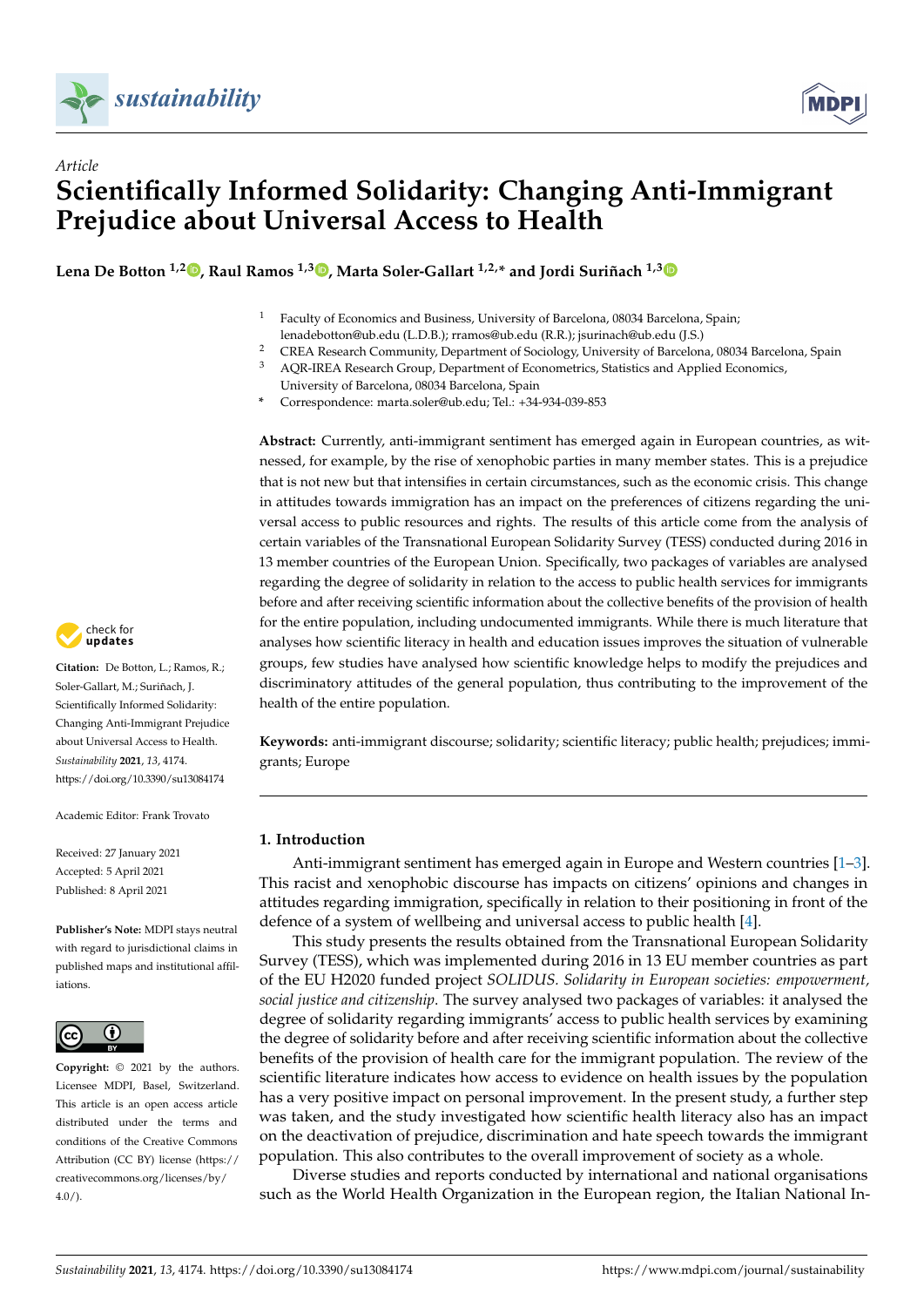stitute for Health, Migration and Poverty and the Lancet Commission on Migration and Health [\[5,](#page-11-3)[6\]](#page-12-0) report that some of the prejudices on migration that are influencing citizens' opinions the most are that immigrants are carriers of diseases that represent a risk for public health, that they are overloading the health systems and that they have higher fertility rates than host populations.

Although these myths are not based on any evidence and conceal data about the benefits of immigration in national and global economies, they continue to spread not only through the discourses of extreme right political parties but also by some governments in different European countries in order to justify closing borders and restricting access to the public health system [\[7](#page-12-1)[,8\]](#page-12-2).

These discourses contribute to creating an unsubstantiated civic perception that immigration is overflowing the public health systems in Western countries [\[9\]](#page-12-3). For instance, citizens in some European countries estimate that the number of immigrants is three or four times greater than the actual number [\[6\]](#page-12-0). Furthermore, the global volume of immigrant and refugee populations has remained at approximately 3% of the world population throughout many decades. Contrary to the perception of many European citizens, 85% of the refugee population is admitted to developing countries and not to Western countries [\[6\]](#page-12-0). At a global level, 65% of international immigrants are labour immigrants, and a much lower proportion are refugees or asylum seekers. However, in countries with high-income international migration, which increased from 7.6% in 1990 to 13.4% in 2017, most immigrants were students who paid for their education or workers who contributed with their net incomes to the economy and strengthened welfare states. Furthermore, xenophobic discourses conceal the great consensus on the evidence regarding the economic benefits of immigration. In developed economies, for every 1% increase in the adult immigrant population, the gross domestic product per person increases by 2% [\[10\]](#page-12-4). There is no evidence available indicating that immigrants overload the public health system. In contrast, evidence confirms the fact that immigrants contribute to strengthening the health care workforce [\[5\]](#page-11-3).

Regarding the existing myths stating that immigrants are carriers of infectious diseases and that they can be a risk for public health, no evidence is available to confirm either. The European Centre for Disease Prevention and Control reviewed the available evidence and highlighted that new immigrants and refugees do not present a risk of transmittable infectious diseases for the European population [\[4\]](#page-11-2). According to a review of more than 13,000 documents and the follow-up of the evolution of the health of immigrant people in diverse European countries, conducted by the WHO European Region, the main conclusion is that it is more likely that immigrants and refugees are overall in good health. Their probability of getting sick increases during the transition from one country to the other or while having lived in bad conditions in the host countries due to not having access to the health services or due to living in campsites with deficient sanitary services, unprotected from adverse climate conditions, with scarce access to food and water and with the increase of stress entailed by living in that situation of scarcity [\[6\]](#page-12-0).

As for the populist assertion that immigrants have many more children than host populations, the UCL–Lancet Commission on Migration and Health has reviewed data from several long-term studies that demonstrate that the birth rates among immigrants are barely at the level of population replacement (2.1 births per woman) and are often falling. Among these studies, one of them conducted in six European countries found that the fertility rates among immigrant women were, in general, lower than those in host populations [\[5\]](#page-11-3).

These unfounded myths have an impact on the way in which immigration is treated in host societies, which leads to immigrants experiencing discrimination in different fields of society and finding themselves with restricted access to public health. Besides being a violation of human rights, this puts not only their health but also the health of the whole population at risk [\[6\]](#page-12-0).

In contrast, data on the occupational health risks for immigrant workers at a global level have been reviewed. Evidence highlights that immigrant workers work for less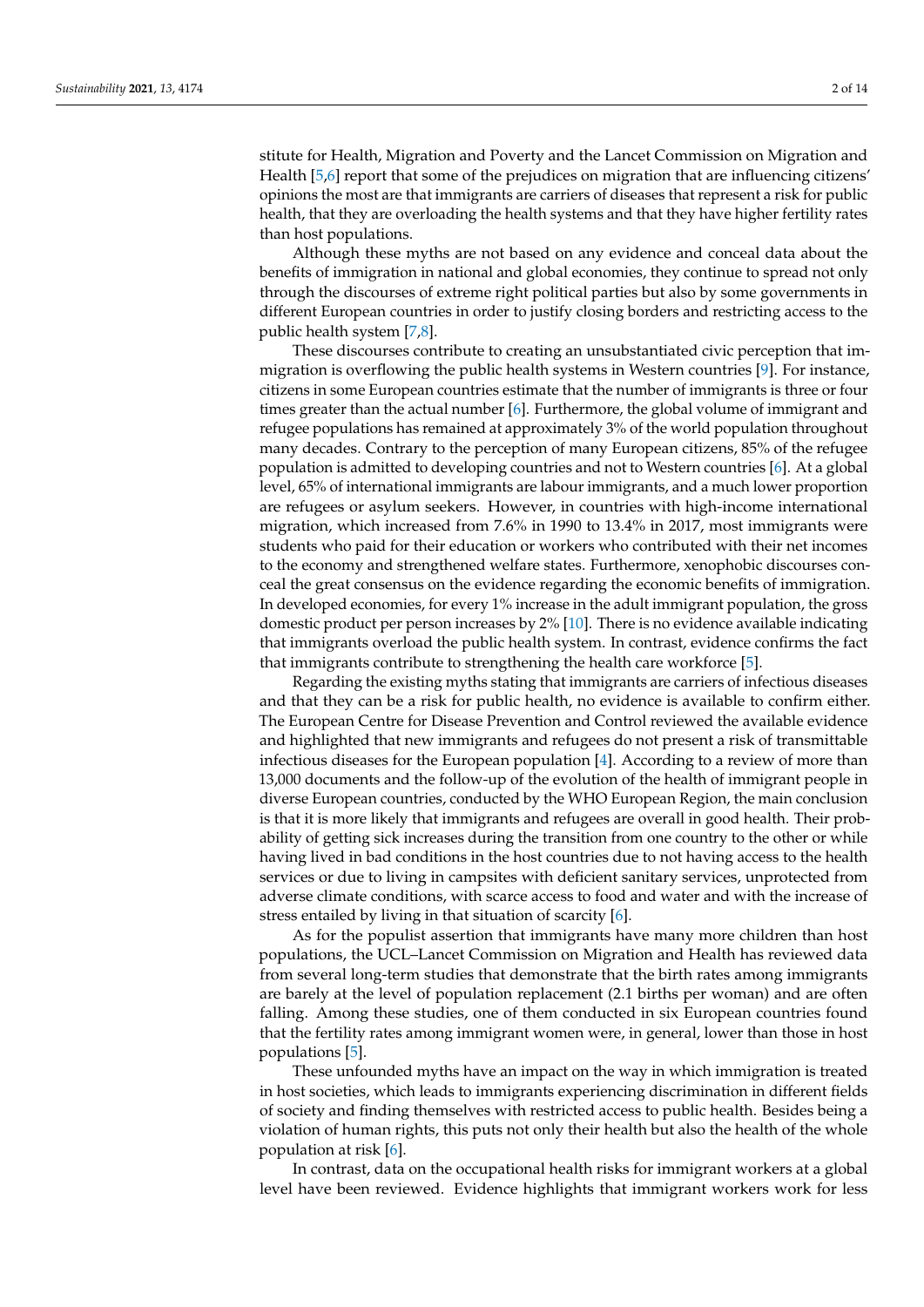pay, for longer hours and in worse conditions than nonimmigrants and are often subject to human rights violations, abuse, human trafficking and violence. Worldwide, immigrant workers have higher rates of adverse occupational exposures and working conditions, which lead to poor health outcomes, workplace injuries and occupational fatalities. The health disparities of immigrant workers are related to environmental and occupational exposures and are a result of language/cultural barriers, access to health care, documentation status and the political climate of the host country [\[11\]](#page-12-5).

The WHO European Region warns that the way in which the world addresses human mobility will determine public health and social cohesion for decades ahead. The creation of public health systems that include immigrant populations benefits society as a whole. The creation of health systems that integrate immigrant populations and guarantee that immigrants can be productive members of society benefits national economies while strengthening and improving the access to public health for society as a whole [\[12\]](#page-12-6). Not doing so can be costlier for national economies, community health assurance and global health [\[13\]](#page-12-7). However, only a minority of countries in the EU provide the same access to health care services for all immigrants as for the resident population [\[14,](#page-12-8)[15\]](#page-12-9). The international scientific community and international organisations are warning governments around the world of the need to rise to the occasion and adopt policies that guarantee universal health coverage for immigrants and refugees, as well as host populations, in accordance with the UN Sustainable Development Goals [\[4](#page-11-2)[,16\]](#page-12-10).

Moreover, the access to, and use of, information have been shown to play a key role in attitude change in different topics and therefore is a relevant feature to consider in our analysis of the extent to which providing scientific information can lead to a change of opinion as registered in the context of the TESS survey. For instance, Krupic [\[17\]](#page-12-11) analysed the effect of different factors on decision making about organ donation, finding a positive relation between having increased information about it and the donation process, highlighting increased information as a predictor of organ donation. Furthermore, the quality of the information we receive and how efficiently we address it have also been identified as predictors of attitudinal change, as highlighted in the study of Loy, Hamn and Reese [\[18\]](#page-12-12) about informational self-efficacy and its positive effect on improving climate protective behaviours.

Conversely, the spread of misinformation and the factors that facilitate its growth and impact—such as the increase in social interaction triggered by social media—have been largely reported [\[19\]](#page-12-13). Besides, the proliferation of fake news is also associated with a context that facilitates the increase of public discourses where populist disinformation becomes a communication style that avoids empirical evidence and expert analysis [\[19\]](#page-12-13), sowing the seeds of social discontent [\[20\]](#page-12-14). Therefore, countering the effects of disinformation to protect democratic values has become a key task to which many efforts are dedicated in the EU and the world. In the case of the access to information about Covid−19, Pulido et al. analyse Twitter communications and show how, despite a lot of false information circulating that distorts reality, the population retweets more scientific information and proven facts [\[21\]](#page-12-15).

Regarding migration and its acceptance in our societies, a proper access to data and knowledge on the reality of the benefits and/or threats of managing migration, with improved scientific literacy as a goal to be met, is a key element to improve the wellbeing of societies. In fact, scientific literacy is being promoted both in Europe and at a global level by international organisations, institutions and citizenship in order to confront racism and myths about migration [\[22](#page-12-16)[–25\]](#page-12-17).

Scientific literacy is knowledge and understanding, and it is also the ability to pose and evaluate arguments based on evidence and to apply conclusions from such arguments appropriately [\[26\]](#page-12-18). It helps a society of scientifically literate thinkers to make wise choices and to combat racism, sexism, bigotry and social injustice by allowing the public to distinguish reliable scientific information from unsubstantiated claims and pseudoscience [\[27\]](#page-12-19). The European Commission is supporting scientific literacy projects for the most vulnerable groups, propelled by nonprofit associations. An example is the "ScienceLit project: Scien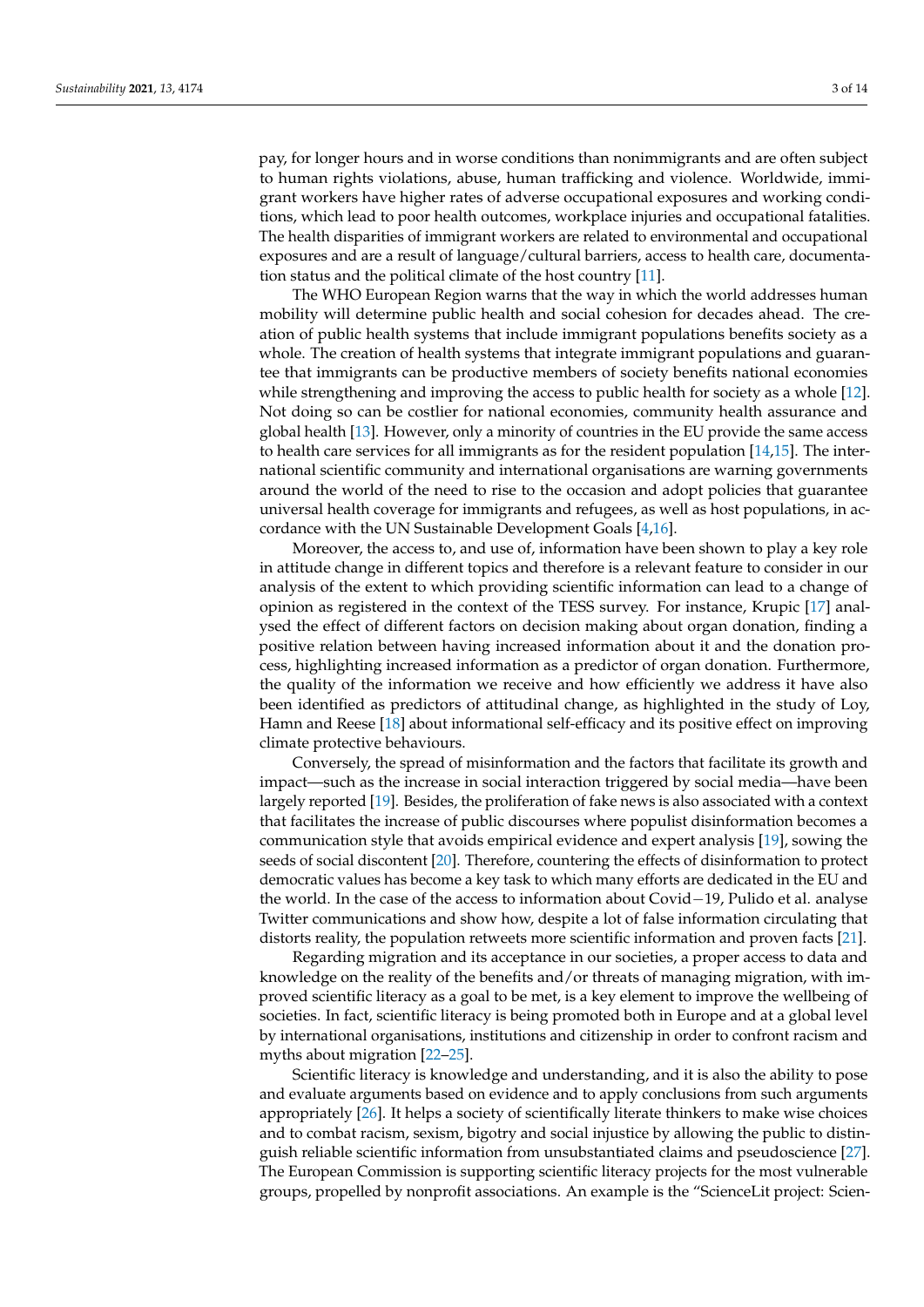tific literacy for all!", in which adult education schools and community centres from Italy, Germany, Greece and Spain are participating [\[28\]](#page-12-20).

While there is a considerable amount of literature that analyses how scientific literacy in health issues can reduce health inequalities between immigrants and native-born people and improve the situation of vulnerable groups [\[29–](#page-12-21)[34\]](#page-13-0), a gap is found regarding the impact of the way in which scientific literacy helps modify prejudices and myths on immigration and public health among the general population. Only some empirical data on the impact of educational level in general on self-reported attitudes towards immigrants have been gathered [\[35,](#page-13-1)[36\]](#page-13-2). Data drawn from the European Social Survey and the European Union Labour Force Survey analysed the 12 Western European countries that are most likely to be destination countries for immigrants: Belgium, Denmark, Germany, Finland, France, Greece, Italy, the Netherlands, Portugal, Spain, Sweden and the United Kingdom. The findings suggest that education may function as an effective policy instrument to affect natives' reported attitudes towards immigrants and increase social cohesion in societies that are subject to large immigration flows. Education affects attitudes not only by providing natives with more secure positions in society but also by changing their values and understanding of the role of immigrants in host countries [\[36–](#page-13-2)[38\]](#page-13-3) (p. 217).

The present study provides evidence that contributes to this analysis and fills this gap. The results shed light on the question of whether a change can be registered in self-reported attitudes regarding the access to public health for immigrants after receiving scientific information about the collective benefits of the provision of health for the immigrant population in 13 EU countries.

#### **2. Materials and Methods**

In this article, we analyse microdata from the Transnational European Solidarity Survey (TESS). TESS is a comparative survey conducted in the summer and autumn of 2016 in 13 European countries using computer-assisted telephone interviews. Respondents in the survey are citizens eligible to vote in national elections in the respective country. The final sample used in our analysis includes a total of 11,029 respondents (after adjusting for missing values). There are approximately 900 respondents per country, including Austria, Germany, Greece, France, Hungary, Ireland, The Netherlands, Poland, Portugal, Slovakia, Spain and Sweden; there are slightly more than 400 respondents for Cyprus due to its smaller population (see Table [1,](#page-4-0) below). The number of valid observations per country is similar to the regular sample size in standard and special Eurobarometer surveys. The samples are nationally representative of voters in terms of age, gender, employment and occupational status and region (NUTS2). Weighting factors are used to adjust the sample structures as well as possible changes to the population structures known from Eurostat 2016, EU-SILC (Statistics on Income and Living Conditions) and ESISCED 2010–2014.

TESS is part of a joint venture between two research groups: the international research project *SOLIDUS. Solidarity in Europe: Empowerment, Social Justice and Citizenship*, funded by the European Commission through the Horizon2020 research programme, (Grant Agreement no. 649489) and the German DFG Research Unit *Horizontal Europeanization*, funded by the Deutsche Forschungsgemeinschaft (DFG) (FOR 1539). Subteams from the University of Leipzig and the University of Barcelona, both from SOLIDUS and from the Freie Universität Berlin, from the DFG group, were responsible for developing, monitoring and analysing TESS. The commercial opinion company TNS Opinion and Social conducted the fieldwork in all countries under investigation.

TESS had two objectives:

- first, to measure the degree of solidarity across Europe in relation to immigrants and other low-income groups through the provision of health and education services, and
- second, to test the assumption that the factual information on solidarity given to respondents can change policy attitudes.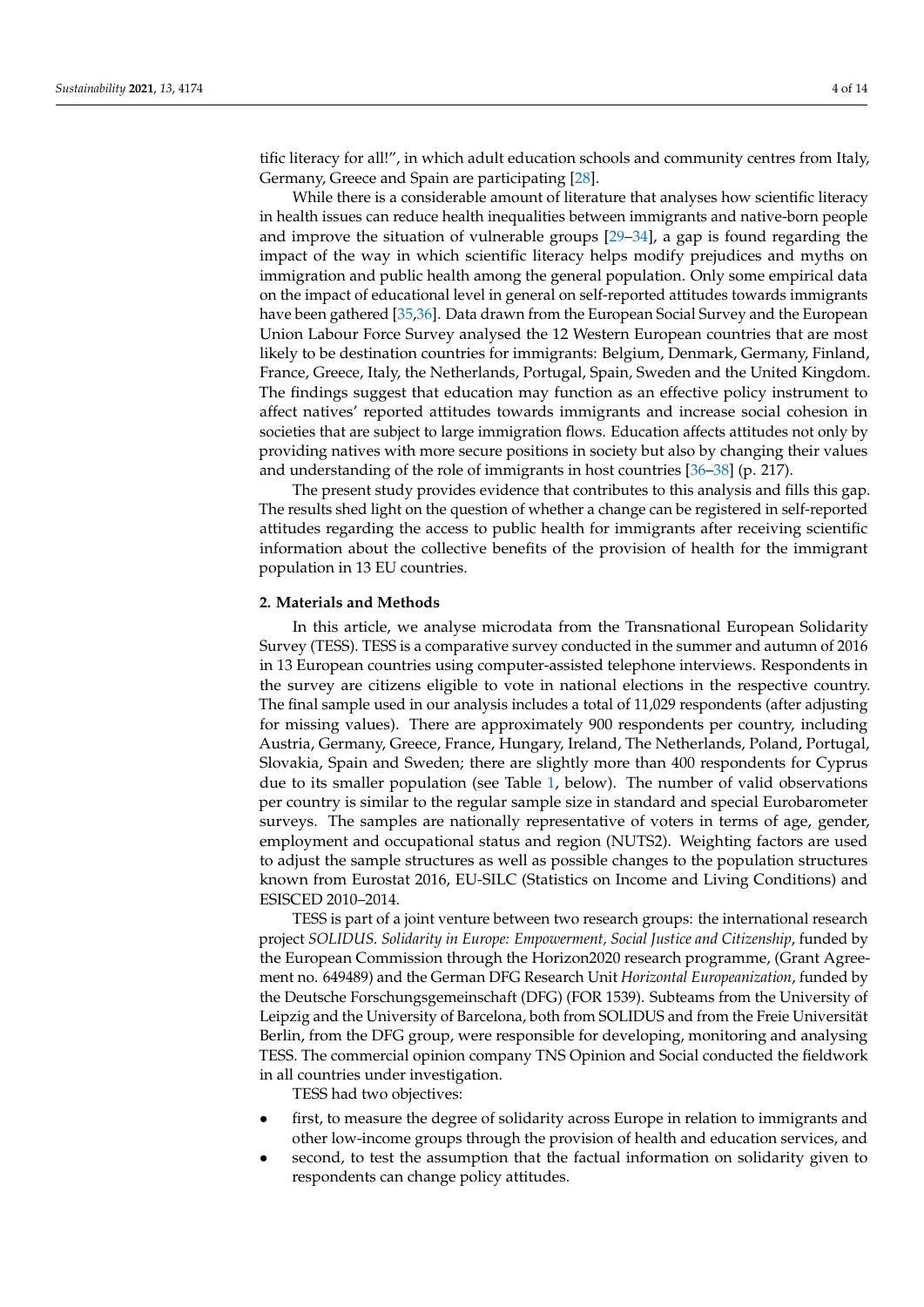| Country         | Sample Size |  |
|-----------------|-------------|--|
| Austria         | 923         |  |
| Cyprus          | 421         |  |
| France          | 901         |  |
| Germany         | 909         |  |
| Greece          | 874         |  |
| Hungary         | 875         |  |
| Ireland         | 896         |  |
| The Netherlands | 893         |  |
| Poland          | 870         |  |
| Portugal        | 865         |  |
| Slovakia        | 784         |  |
| Spain           | 938         |  |
| Sweden          | 880         |  |
| Total           | 11,029      |  |

<span id="page-4-0"></span>**Table 1.** Transnational European Solidarity Survey (TESS).

Source: Own elaboration using data from the Transnational European Solidarity Survey (TESS).

Our strategy consisted in asking respondents a first set of questions related to their willingness to provide immigrants—including undocumented immigrants—with free access to public health and education systems. Once their answers had been collected, a second set of questions was introduced where facts about the relative advantages of redistributive policies for these groups were first presented to the respondents. The sample size, according to groups of respondents based on sociodemographic characteristics, was as follows (see Table [2,](#page-5-0) here below).

|               | Sample Size | $\%$      |
|---------------|-------------|-----------|
|               | 11029       | $100.0\%$ |
| Female        | 6085        | 55.2%     |
| Male          | 4944        | 44.8%     |
| Migrant       | 1536        | 13.9%     |
| Native        | 9493        | 86.1%     |
| $18 - 24$     | 606         | 5.5%      |
| $25 - 44$     | 2647        | 24.0%     |
| $45 - 64$     | 4492        | 40.7%     |
| older than 65 | 3284        | 29.8%     |
| Yes           | 7070        | 64.1%     |
| No            | 3959        | 35.9%     |
| Yes           | 2407        | 21.8%     |
| No            | 8622        | 78.2%     |
| Primary       | 1746        | 15.8%     |
| Secondary     | 4015        | 36.4%     |
| Tertiary      | 5268        | 47.8%     |
| Employed      | 5495        | 49.8%     |
| Unemployed    | 748         | 6.8%      |
| Inactive      | 4786        | 43.4%     |
|               |             |           |

**Table 2.** Groups of respondents.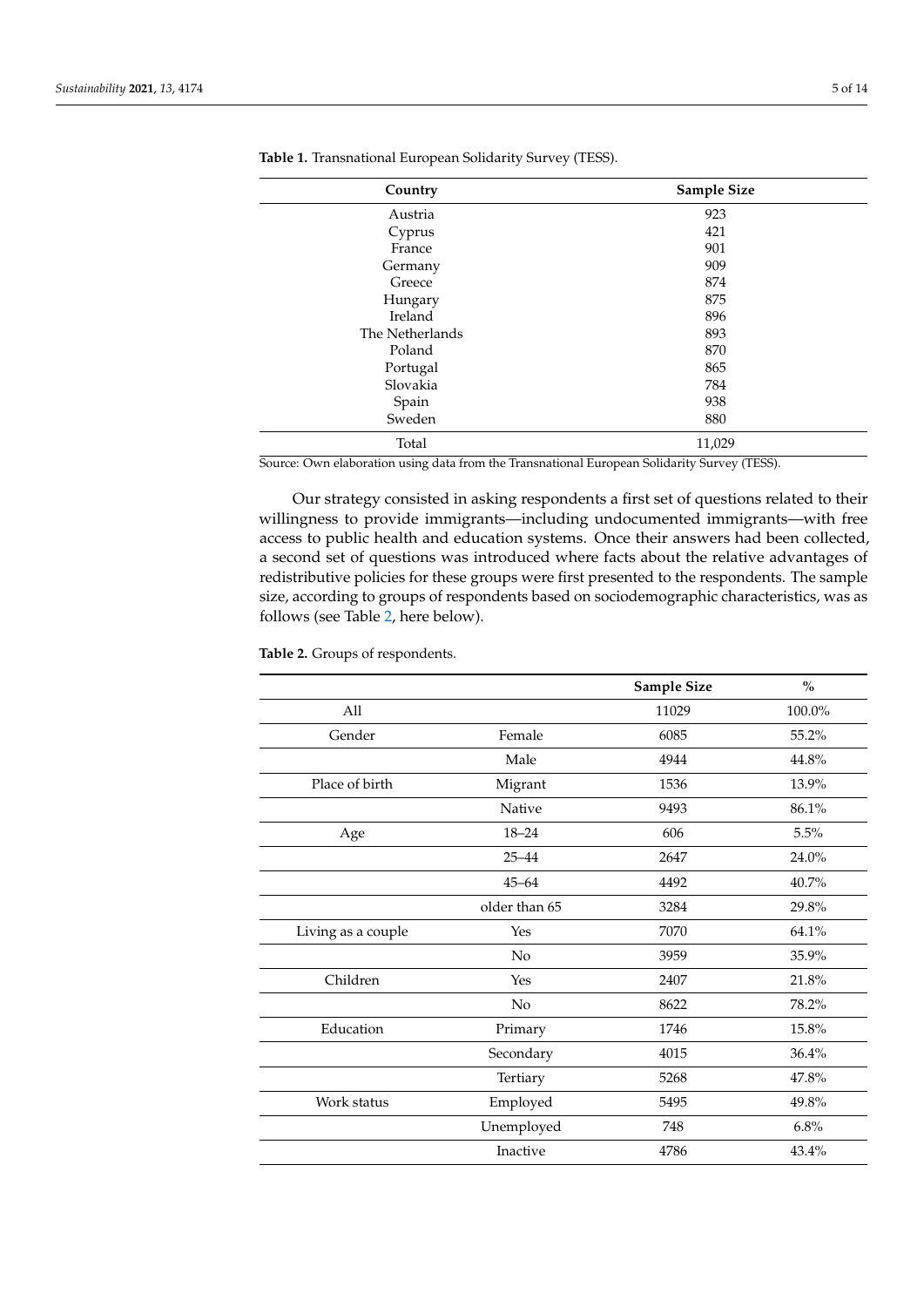**Sample Size %** Place of residence Urban 4632 42.0% Rural 6397 58.0% Contact with immigrants Tes 76520 6520 59.1% No 4509 40.9% Lived abroad Yes 2895 26.2% No 8134 73.8%

<span id="page-5-0"></span>**Table 2.** *Cont.*

Source: Own creation based on the TESS data.

In this article, we focus on the results related to immigrants' access to public health services. Particularly, we analyse the readiness to accept that immigrants can access the health system regardless of their immigrant status. We are interested in shedding light on the extent to which respondents' willingness to accept universal coverage changes after being presented with scientific evidence on the benefits of granting all immigrants free access to public health services. In particular, respondents were first asked about their willingness to provide immigrants with free access to the public health system; next, the researcher shared with the respondents the following statement and question:

*Recent scientific research (the interviewer names the specific study if the respondent counter-queries: European Union Agency for Fundamental Rights (2015): Cost of exclusion from healthcare. The case of migrants in an irregular situation. Luxemburg) shows that it is less expensive to offer preventive health care to immigrants than to pay for their emergency treatments later. Given this information, do you agree that the [NATIONAL] government should guarantee access to health care for all immigrants, even if they are illegal?*

[Excerpt from the TESS Survey]

#### **3. Results**

Our analysis has provided relevant information concerning respondents' acceptance of immigrants' access to health, with interesting results regarding the differences across countries and the reception among different groups within the same countries. Importantly, a significant change is observed when citizens are asked about guaranteeing access to health care to all immigrants, with a very relevant increase between the share of respondents supporting this action before or after the factual information was provided.

First, respondents were asked about their willingness to provide immigrants with free access to the public health system. Before being provided with the evidence, 50% of the respondents were supportive of guaranteeing access to health care to all immigrants regardless of their status. This share increased up to 65% of the respondents after having shared with them factual information, provided by scientific studies, on the potential benefits of these policies (Figure [1\)](#page-6-0).

We focus on the extent to which respondents, as per country, agree or not to immigrants having access to public healthcare. Table [3](#page-6-1) summarises these results and the changes in relative frequencies when the respondents receive information on the potential benefits of policies based on factual information coming from scientific studies for the total sample and for each of the countries considered. A two-tailed paired-samples t-test was used to determine whether the proportion of respondents who supported each of the statements was the same before and after receiving scientific information. The level of statistical significance associated with the rejection of the null hypothesis of equality of both proportions with an alternative of a higher proportion after receiving the information is also indicated in the table.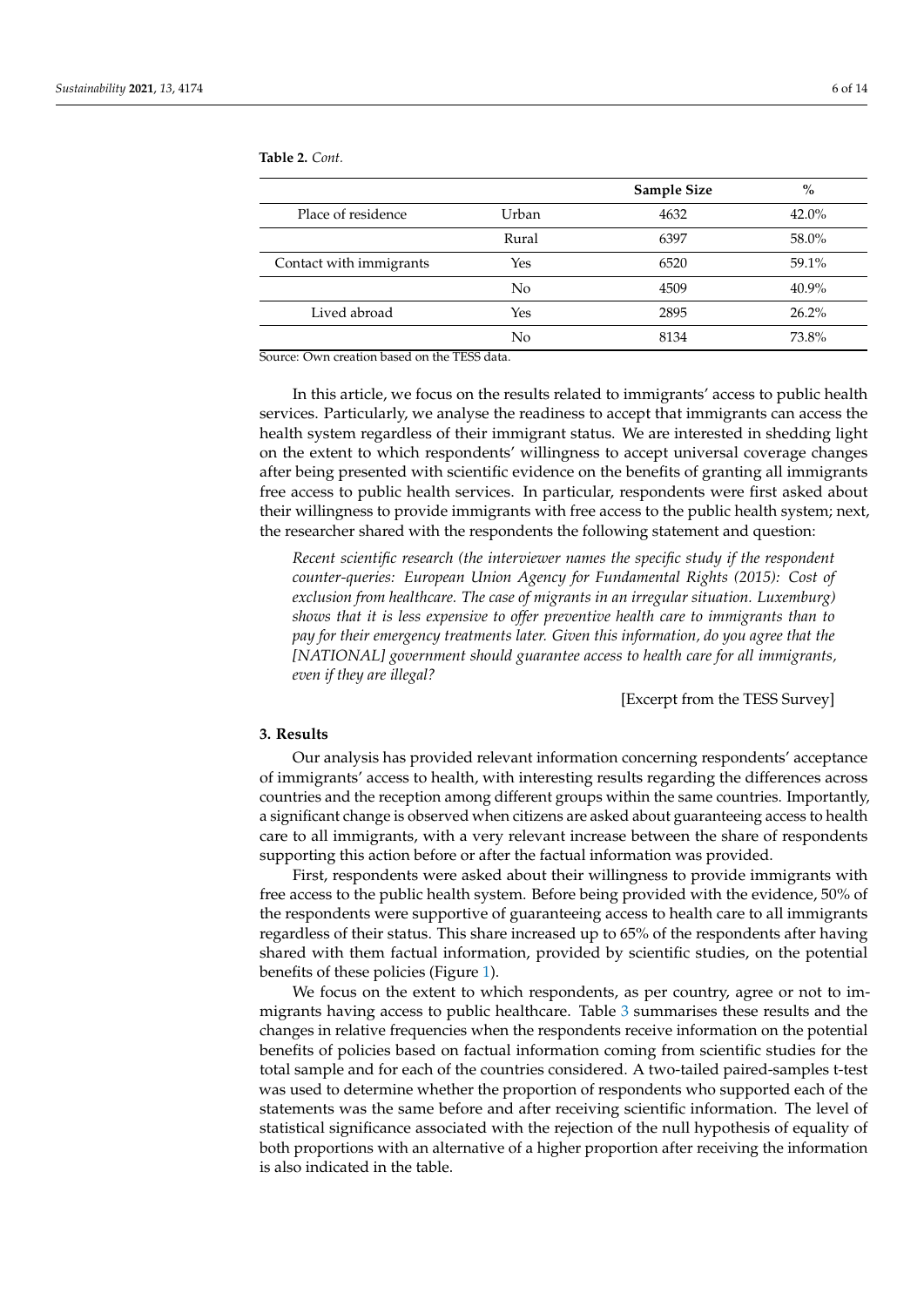<span id="page-6-0"></span>

*Sustainability* **2021**, *13*, 4174 7 of 14

**Figure 1.** Health Care for Immigrants. Source: Own elaboration using data from the TESS survey. **Figure 1.** Health Care for Immigrants. Source: Own elaboration using data from the TESS survey.

| Country.    | <b>Before</b> | After  | <b>Difference</b> |
|-------------|---------------|--------|-------------------|
| Austria     | 41.92%        | 57.74% | 15.82 pp ***      |
| Cyprus      | 39.24%        | 54.63% | 15.38 pp ***      |
| France      | 47.62%        | 59.21% | 11.60 pp ***      |
| Germany     | 48.08%        | 65.19% | 17.11 pp ***      |
| Greece      | 50.35%        | 63.71% | 13.36 pp ***      |
| Hungary     | 30.55%        | 47.64% | 17.09 pp ***      |
| Ireland     | 55.05%        | 73.54% | 18.49 pp ***      |
| Netherlands | 57.78%        | 72.50% | 14.72 pp ***      |
| Poland      | 39.56%        | 56.65% | 17.09 pp ***      |
| Portugal    | 69.58%        | 84.94% | 15.36 pp ***      |
| Slovakia    | 32.17%        | 54.38% | 22.21 pp ***      |
| Spain       | 70.37%        | 77.17% | 6.80 pp ***       |
| Sweden      | 60.53%        | 68.70% | 8.17 pp ***       |
| Total       | 50.02%        | 64.78% | 14.76 pp ***      |

<span id="page-6-1"></span>**Table 3.** Health Care for Immigrants.

FOUT THEST SURVEYS SURVEYS FOR THE TO BE THE SOURCE TO BE SURVEYS FOR THE SOURCE TO BE SURVEYS ASSEMBLED TO BE SURVEYS AND THE SOURCE TO BE SURVEYS AND THE SURVEYS AND THE SURVEYS AND THE SURVEYS AND THE SURVEYS AND THE SU France 47.62.62.11. Experiment that is the state of the state of being different. pp: percentage points.

Significant differences across countries were found. If we first focus on the data obtained before the factual information was provided, we can highlight remarkable differences between countries such as Hungary, Slovakia, Cyprus and Poland, with the lowest share of agreement with health access for immigrants (at 30.55%, 32.17%, 39.24% and 39.56%, respectively). Conversely, we find countries such as Spain, Portugal, Sweden and the Netherlands with the highest initial agreement with the proposed statement (with 70.37%, 69.58%, 60.53% and 57.78%, respectively). In the middle of the table, we find Greece, Germany and France (with 50.35%, 48.08%, and 47.62%, respectively).

http://www.changelong.com/2013/07/2013/07/2022/07/2022/07/2022/07/2022/07/2022/07<br>Following the research hypothesis, our analysis will now focus on the eventual change of opinion facilitated by the provision of scientific information by the researchers, as ex-plained in the previous section. The results are also presented in Table [3.](#page-6-1)

As introduced, the data collected show a noteworthy change of opinion in all countries. This significant increase in acceptance of immigrants' access to health care merits further points. reflection and is addressed in the discussion.

Significant differences across contribution of the data objective formation of the data observed for the data observed on the data observed of the data observed of the data observed of the data observed of the data observe opinion occurs, with some differences among countries, and with presence in the different<br>opposed, we can had a capital in the countries, at this ideal and in the different groups of respondents considered in the survey being statistically significant in all of them.<br>This information is necessated neut The data collected provide us with relevant information concerning how the change of This information is presented next.

In a mormanon is presented riext.<br>The countries that agreed with the statement to the highest extent in the first place  $\sim$  50.56%, respectively). Converse the converse such as Spain,  $\sim$  6.56%, respectively. The countries such an  $\sim$  50.76%, respectively). Such a space of a minimum velocity and such an  $\sim$  50%. The countries such an show a less remarkable change of opinion when provided with scientific evidence. Here,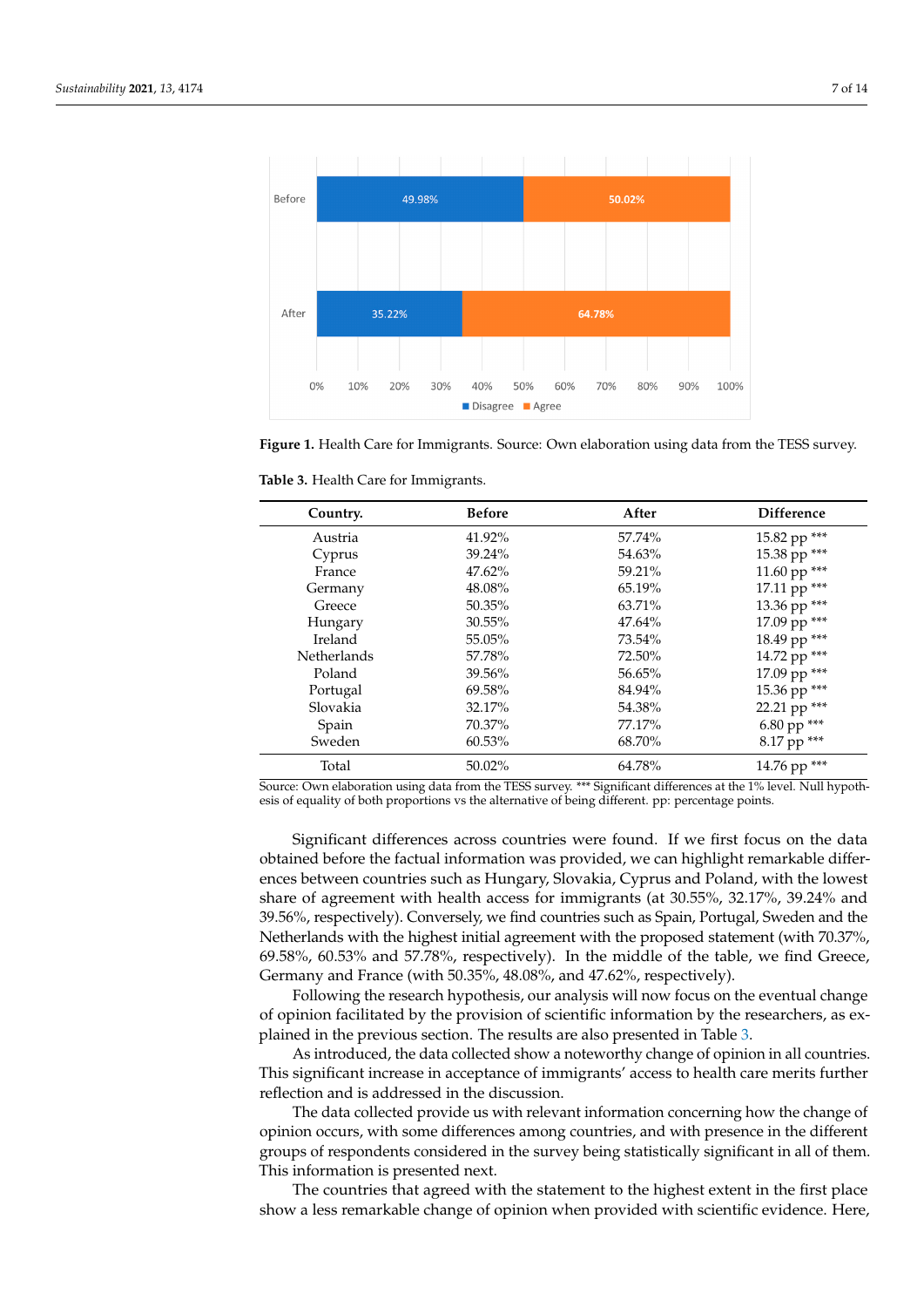we see Spain and Sweden, for example, with 6.80 percentage point (pp) and 8.17 pp increases, respectively, which are the lowest increases in the table. The case of Portugal is somewhat different, as, despite having one of the highest rates of acceptance initially, it also shows an important increase after scientific information is provided, with a difference in opinion of 15.36 pp.

Hungary, Slovakia, Cyprus or Poland, which were the countries with the lowest rates of acceptance before the scientific information was given, were now among the countries with the highest differences, with changes of 17.09 pp, 22.21 pp, 15.38 pp and 1709 pp, respectively. Other countries worth mentioning, which were in the middle of the table before the factual information was given and which have also shown very high rates of increase in acceptance, are Germany and Ireland, with 17.11 pp and 18.49 pp, respectively.

Another relevant finding to be highlighted refers to the analysis performed when focusing on the responses as per group of respondents, as shown in Table [4.](#page-7-0)

|                |               | Sample | <b>Before</b> | After  | <b>Difference</b> | Sign. |
|----------------|---------------|--------|---------------|--------|-------------------|-------|
| All            |               | 11029  | 50.02%        | 64.78% | 14.76 pp          | $***$ |
| Gender         | Female        | 6085   | 51.82%        | 67.20% | 15.38 pp          | ***   |
|                | Male          | 4944   | 48.13%        | 62.22% | 14.10 pp          | ***   |
| Place of birth | Migrant       | 1536   | 56.40%        | 67.56% | 11.16 pp          | ***   |
|                | Native        | 9493   | 48.97%        | 64.32% | 15.35 pp          | ***   |
| Age            | $18 - 24$     | 606    | 55.02%        | 68.44% | 13.43 pp          | ***   |
|                | $25 - 44$     | 2647   | 49.69%        | 65.91% | 16.22 pp          | ***   |
|                | $45 - 64$     | 4492   | 48.65%        | 63.73% | 15.08 pp          | ***   |
|                | older than 65 | 3284   | 49.94%        | 62.78% | 12.84 pp          | ***   |
| Living in      | Yes           | 7070   | 48.90%        | 64.41% | $15.51$ pp        | ***   |
| couple         | No            | 3959   | 51.98%        | 65.42% | 13.44 pp          | ***   |
| Children       | Yes           | 2407   | 50.52%        | 65.22% | 14.70 pp          | ***   |
|                | No            | 8622   | 49.84%        | 64.62% | 14.78 pp          | ***   |
| Education      | Primary       | 1746   | 51.67%        | 65.38% | 13.71 pp          | ***   |
|                | Secondary     | 4015   | 45.88%        | 61.43% | 15.55 pp          | ***   |
|                | Tertiary      | 5268   | 57.71%        | 71.64% | 13.94 pp          | ***   |
| Work status    | Employed      | 5495   | 48.80%        | 65.06% | 16.26 pp          | ***   |
|                | Unemployed    | 748    | 52.64%        | 63.30% | 10.67 pp          | ***   |
|                | Inactive      | 4786   | 51.22%        | 64.71% | 13.49 pp          | ***   |
| Place of       | Urban         | 4632   | 53.29%        | 66.25% | 12.96 pp          | ***   |
| residence      | Rural         | 6397   | 48.03%        | 63.88% | 15.85 pp          | ***   |
| Contact with   | Yes           | 6520   | 54.89%        | 68.94% | 14.05 pp          | ***   |
| immigrants     | No            | 4509   | 43.69%        | 59.37% | 15.68 pp          | ***   |
| Lived abroad   | Yes           | 2895   | 53.69%        | 67.61% | 13.92 pp          | ***   |
|                | No            | 8134   | 48.95%        | 63.95% | $15.00$ pp        | ***   |

<span id="page-7-0"></span>**Table 4.** Health Care for Immigrants, per group of respondents.

Source: Own elaboration using data from the TESS survey. \*\*\* Significant differences at the 1% level. Null hypothesis of equality of both proportions vs the alternative of being different. pp: percentage points.

The data in Table [4](#page-7-0) show how the change of opinion occurs overall with all selected groups. The overall change of opinion is 14.76 pp, and some remarkable differences are seen among the groups. The profiles with the most remarkable initial higher agreement rates are women (with 51.82% versus 48.13% of men), immigrants (with 56.40% versus 48.97% of natives), younger respondents, with 18–24 years of age (with 55.08%), people not living as a couple (with 51.98% versus 48.90%), people with tertiary education (57.71% versus 45.88% with a secondary education and 51.67% with a primary education), unemployed (with 52.64% versus 48.80%), people living in urban settings (with 53.29% versus 48.03% of those living in rural setting), people with contact with immigrants (54.89% versus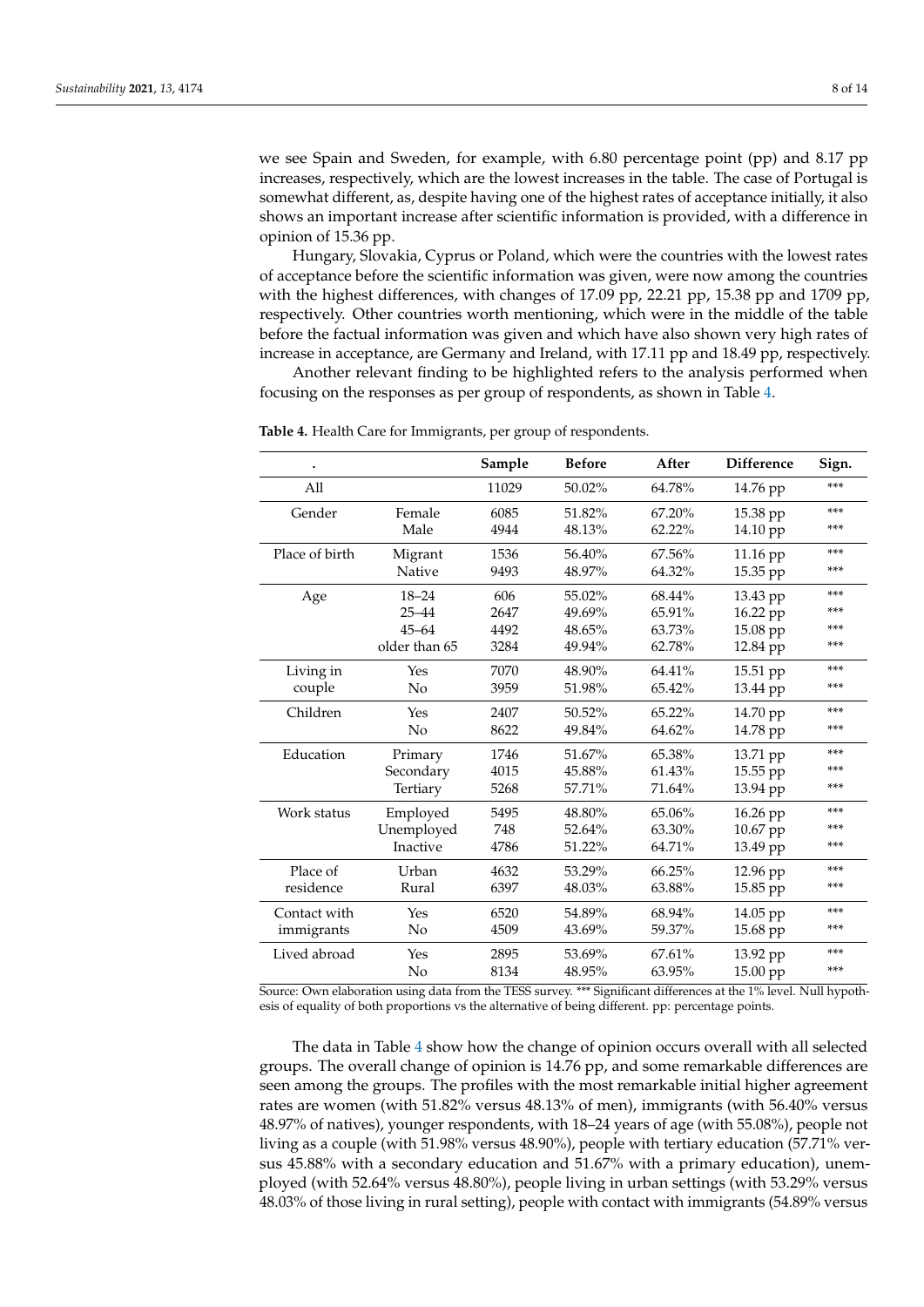43.69% with no contact), and people who have lived abroad (53.69% versus 48.95% who have not).

These initial differences provide us with important information on the existing differences regarding the opinion that different social groups have concerning the access to health care by immigrants. These data already suggest the need for further research that could investigate these differences, possibly with a more in-depth qualitative analysis examining the nature of the factors involved.

Furthermore, and returning to the hypothesis in our study, we focus now on the extent to which providing scientific information triggers a relevant change of opinion concerning the acceptance of immigrants' access to healthcare. The highest differences before and after sharing factual information about the benefits of the policies with respondents have occurred among the women, with a 15.38 pp difference, the native population, with a 15.35 pp difference, among the 25–44 age range, with a difference of 16.22 pp, people living in couple, with a difference of 15.51 pp, people with secondary studies, with a 15.55 pp difference, employed people, with a 16.26 pp difference, rural people, with a 15.85 pp difference, people having had no contact with immigrants, with a 15.68 pp difference, and people not having lived abroad, with a difference of 15.00 pp.

However, and in order to get a better picture of the characteristics of the individuals who have changed their views after receiving scientific information, taking also into account their specific country context, we have estimated a multilevel probit model. The advantage of using this model is that it is possible to combine individual covariates with country-level determinants to explain the level of agreement of individuals after having received scientific information. The model is estimated using information from the sample of individuals who did not agree to provide immigrants with free access to the public health system before receiving scientific information. The results of estimating the model are shown in Table [5.](#page-9-0) The first column of this table presents the results when only individual characteristics are included as covariates. Being a female, education, living in a rural area and having had contact with immigrants have a positive effect on the probability of having changed opinion after having received scientific information. However, being older (up to 58 years old) and being unemployed reduces the probability of changing views. The variance of the country random effects is statistically significant, indicating the relevance of this dimension. The second column of this table shows the results estimating the model after having included country-level variables that have been highlighted by the literature as potential determinants of anti-immigration views: GDP per capita, unemployment rate, the shares of individuals with primary and secondary education, the share of immigrants in the overall population and the number of recorded offences by one thousand inhabitants. All data have been obtained from the Eurostat website. The results for individual variables do not substantially vary from what was found in model 1. Regarding control level variables, GDP per capita and the share of individuals with primary education have a positive influence on changing views, while the presence of immigrants and a high criminal activity have a negative impact. The unemployment rate and the share of individuals with secondary education are not found to be statistically relevant.

**Table 5.** Health Care for Immigrants, multilevel probit estimates.

| ٠       | Model 1                  | Model 2                  |
|---------|--------------------------|--------------------------|
| Female  | $0.1680$ ***<br>(0.0464) | $0.1660$ ***<br>(0.0464) |
| Migrant | $-0.0388$<br>(0.0539)    | $-0.0346$<br>(0.0541)    |
| Age     | $-0.0115*$<br>(0.0070)   | $-0.0117*$<br>(0.0070)   |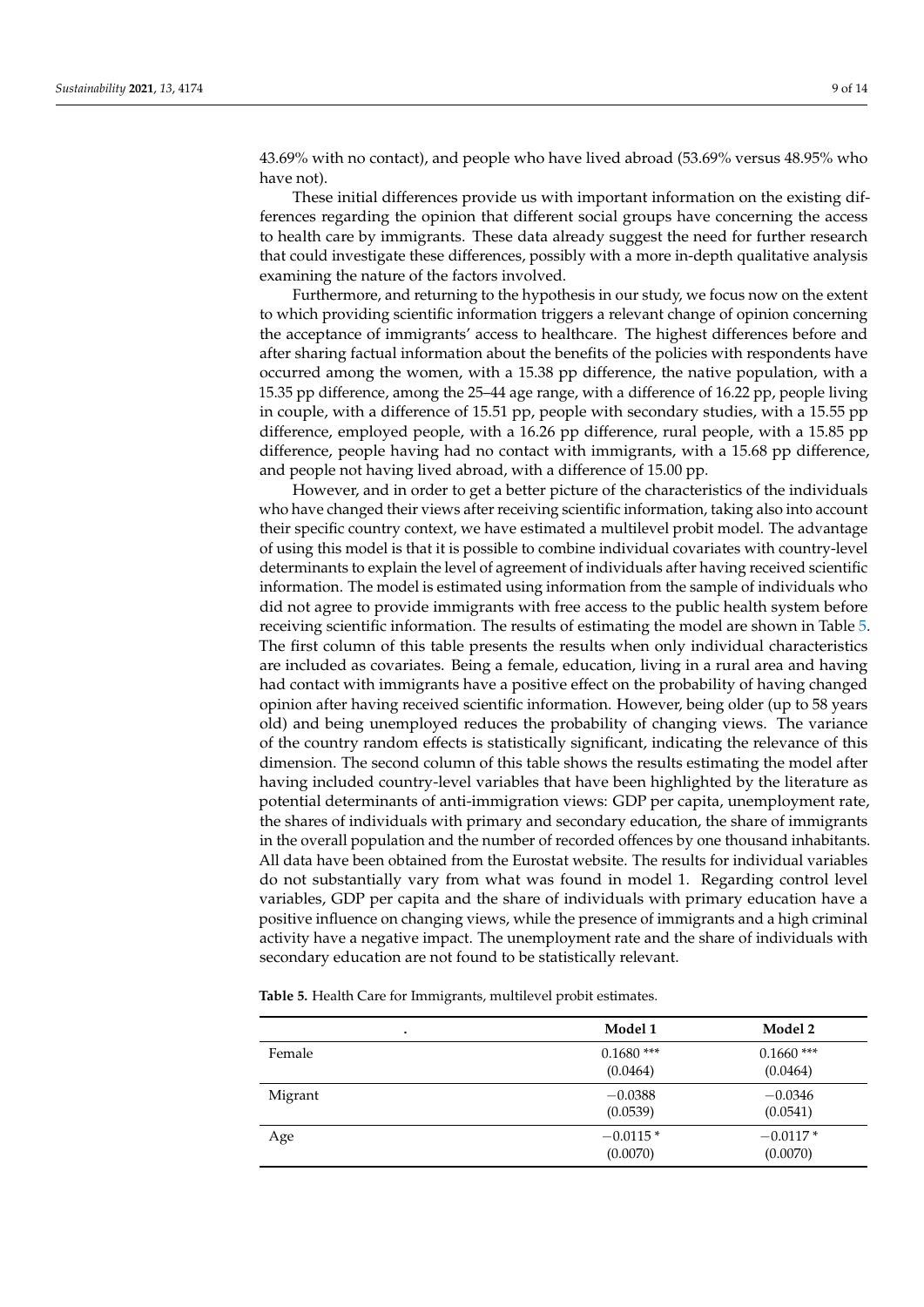|                                          | Model 1                   | Model 2                   |
|------------------------------------------|---------------------------|---------------------------|
| Age squared                              | $0.0001 *$<br>(0.0001)    | $0.0001*$<br>(0.0001)     |
| Living in couple                         | $-0.0138$<br>(0.0342)     | $-0.0163$<br>(0.0342)     |
| Children                                 | 0.0016<br>(0.0239)        | 0.0008<br>(0.0237)        |
| Secondary education                      | $0.0848**$<br>(0.0376)    | $0.0916**$<br>(0.0375)    |
| Tertiary education                       | $0.1160**$<br>(0.0516)    | $0.1210**$<br>(0.0507)    |
| Unemployed                               | $-0.2870$ ***<br>(0.0918) | $-0.2900$ ***<br>(0.0904) |
| Inactive                                 | $-0.0748$<br>(0.0551)     | $-0.0780$<br>(0.0551)     |
| Rural                                    | $0.0501 *$<br>(0.0281)    | 0.0440<br>(0.0283)        |
| Contact with immigrants                  | $0.0611**$<br>(0.0281)    | $0.0593**$<br>(0.0272)    |
| Lived abroad                             | $-0.0081$<br>(0.0319)     | $-0.0001$<br>(0.0325)     |
| Country GDP per capita                   |                           | $0.0002$ ***<br>(0.0001)  |
| Country unemployment rate                |                           | 0.0029<br>(0.0084)        |
| Country % Primary education              |                           | $0.0154**$<br>(0.0075)    |
| Country % Secondary education            |                           | 0.0013<br>(0.0059)        |
| Country % Immigrants                     |                           | $-0.0171$ ***<br>(0.0058) |
| Country % Crime per thousand inhabitants |                           | $-0.0067$ ***<br>(0.0015) |
| Variance (Country)                       | $0.0405*$<br>(0.0237)     | 0.0064<br>(0.0052)        |
| <b>Observations</b>                      | 5270                      | 5270                      |

<span id="page-9-0"></span>**Table 5.** *Cont.*

Standard errors in parentheses.  $* p < 0.10, ** p < 0.05, ** p < 0.01$ .

### **4. Discussion**

The data collected through the TESS survey opens up different lines for future research regarding how scientific evidence can counter the negative effects of disinformation in our societies. The findings also confirm the relevance of scientific literacy to be widespread and a core element for the progress of democracy in our societies [\[35\]](#page-13-1).

As introduced above, the results have shown how respondents are sensitive to the information based on scientific evidence they receive. Particularly relevant is the fact that almost 15% (14–78%) of respondents increased their agreement with granting immigrants' access to healthcare after receiving factual information on the issue. These results confirm the importance of improving the scientific literacy of the population, especially in matters of direct concern [\[19\]](#page-12-13). As indicated in the literature, citizens make informed decisions on the basis of the information they can access [\[15](#page-12-9)[,16\]](#page-12-10), so it is of key relevance that the information available to them be rigorous and relevant to their own lives and concerns.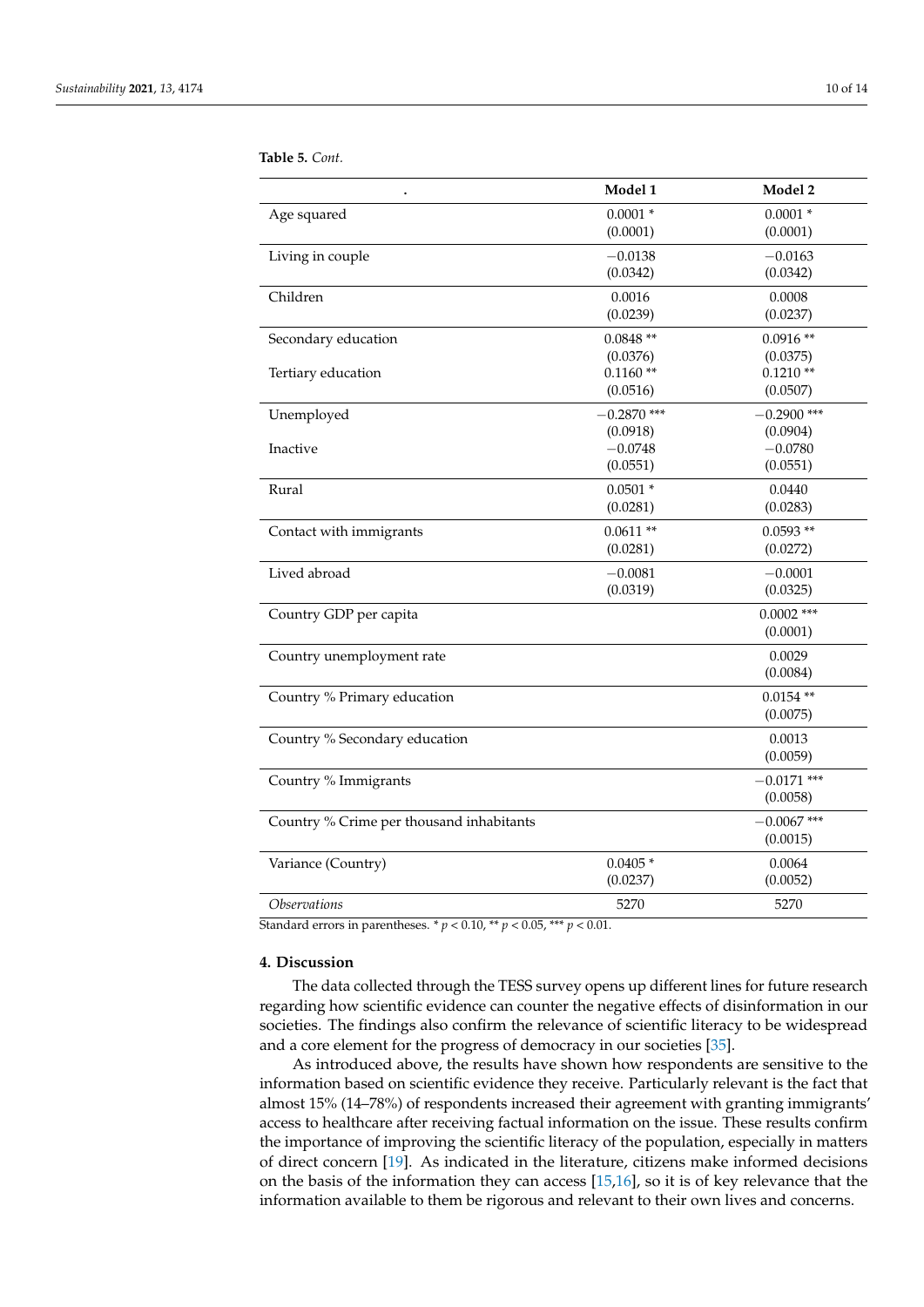The proliferation of fake news, which has seen a boost resulting from the use of social media by citizens of every ages and walks of life [\[15,](#page-12-9)[35,](#page-13-1)[36\]](#page-13-2), has indeed posed a challenge in the form of populist discourses and narratives based on the spread of falsehoods [\[18\]](#page-12-12), with very important consequences for the increase of racism and discrimination in our societies [\[19\]](#page-12-13).

Therefore, the findings of our study contribute an important message: facilitating access to scientific evidence in relevant societal issues is a means to counter disinformation and therefore change citizens' opinion in matters of concern.

Let us now focus on some of the features of this opinion change as registered in the TESS survey. Our results show that before the intervention—when factual information was shared with respondents—only 30.55% of the respondents in Hungary, 32.17% of the respondents in Slovakia and 39.56% of respondents in Poland expressed their agreement with granting access to health care to the immigrant population regardless of their immigrant status, as opposed to 70.37% in Spain or 69.58% in Portugal.

A second relevant result of our analysis concerns the fact that these countries, that had scored lower in the agreement *before* being given the scientific information, are among the ones with the most remarkable change in opinion *after* being given the information. The results show that the differences range from 17.09 pp for Poland and Hungary to 22.21 pp for Slovakia.

These results indicate that readiness to accept immigrants' access to healthcare cannot be explained in terms of cultural factors either: this would not explain the similar results in countries as culturally different as Portugal or the Netherlands. Another aspect to be considered is that the countries' welfare state models do not seem to be able to explain these differences, as, again, significant model differences exist in countries like Spain and Sweden, which have scored similarly in our findings.

Interestingly, one research question that results from our analysis is the extent to which these results could be associated with the presence and impact of xenophobic discourses promoted by extreme-right parties in these countries, that have adopted a populist discourse. The fact that populist anti-immigrant discourses are highly present in countries that have adopted such discourse and less so in those that have not arises as a factor that might explain these significant differences, as indicated by the literature on the association of both phenomena [\[20\]](#page-12-14). We suggest that further in-depth research exploring the possible links between these findings, as well as the potential of scientific literacy actions in countering them, is urgent to inform public policies tackling racism and xenophobia in the EU. Finally, another avenue which wold merit further analysis focuses on the similarities collected among the social groups concerning the change of opinion. Our findings confirm that the change occurs in similar proportions throughout all selected groups, which contradicts some popular assumptions regarding certain groups being more prone to assuming racist discourses. However, while in all the social groups and in all the different countries a change of opinion can be observed when scientifically contrasted information is offered, the data also show a major probability of change according to particular characteristics of individuals. Accordingly, being a female, having a higher level of education, being younger or having had contact with immigrants increases the probability of changing the opinion related to immigrants' rights when contrasted with scientific information, while being of advanced age or being unemployed affects negatively the probability of change.

It is interesting to highlight that women are one of the groups that show greater agreement as to granting access to healthcare to migrants; and, still, once scientific information is provided, they are also the most likely to change their opinion positively. This opens up future lines of research exploring the role of women as a motor for dialogue and consequent change in our societies. Moreover, it is worth noticing that older people (over 58) and the unemployed, who are often the targets of populist and xenophobic political discourses, are the ones less likely to change their opinion in relation to immigrants' right to health. The availability of scientific information to wider populations is therefore crucial to counter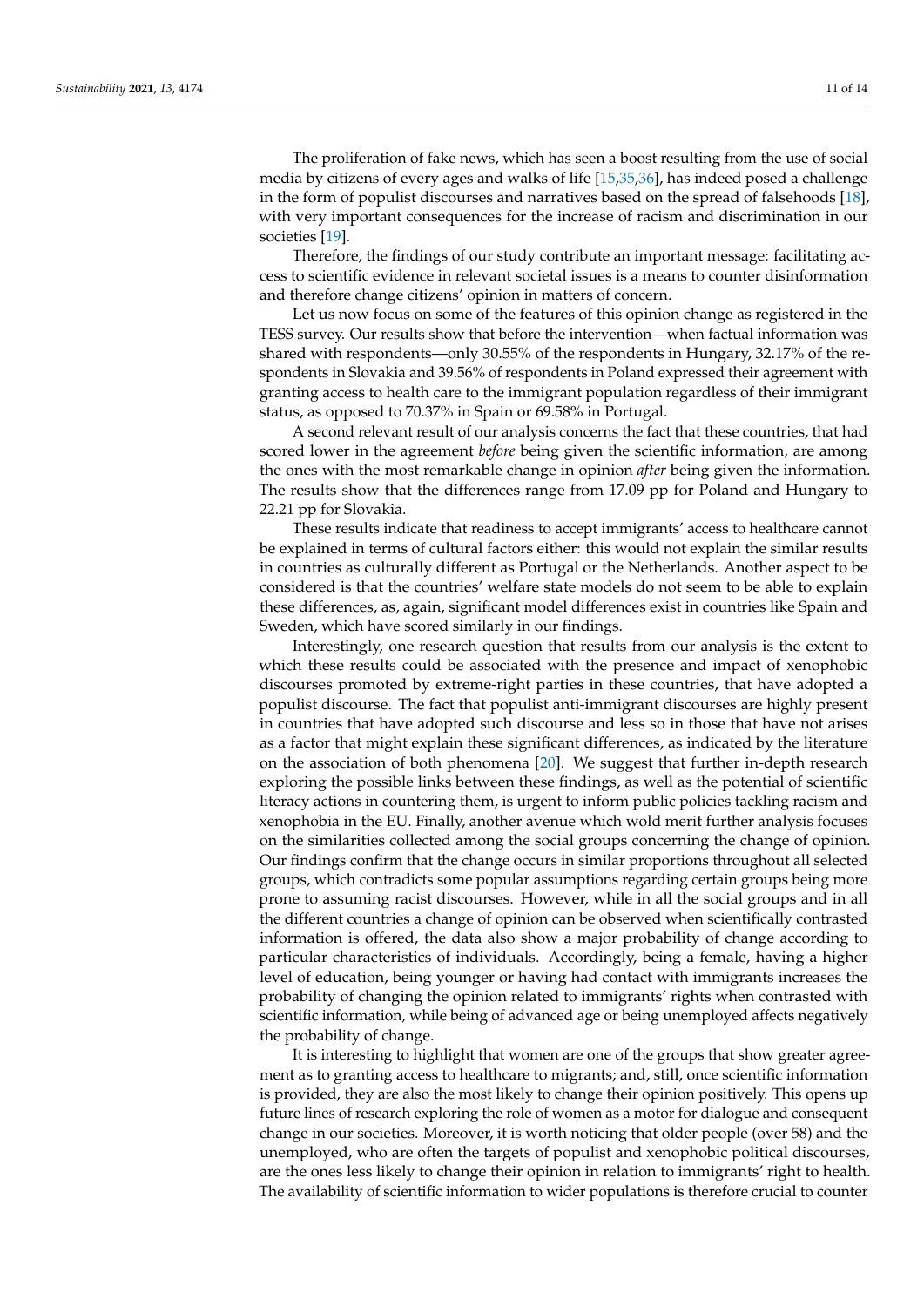disinformed audiences in vulnerable situations. New lines of investigation can provide guidelines for policy makers, social activists and citizens at large, to design actions towards inclusion and tolerance that can reduce the impact of hate discourses.

Again, this is relevant information to be considered for the potential development of public policies to promote scientific literacy and open access policies in science as a means to prevent discrimination. One of the challenges currently facing public policy is finding effective practices that limit the flow of false information, as pointed out by Pulido et al. [\[21\]](#page-12-15) and Rodriguez et al. [\[39\]](#page-13-4).

Overall, the results have shown that the provision of scientific information has the power to change the opinions of respondents on issues as important to our societies as the access to healthcare for all immigrants regardless of their status. Furthermore, the differences identified both among the countries studied and among the groups analysed suggest the importance of studying the factors that could explain these differences in more depth. The findings of such analysis could inform relevant policies in the European Union and abroad.

In summary, this article fills the gap regarding the lack of an exhaustive study, at the European level, on the change in the perceptions of natives towards immigration, how anti-migrant sentiments and prejudices can be transformed using scientific knowledge and how this can contribute to the improvement of the health of the whole population. The sample size, the diversity of the European countries considered and the wide range of topics and personal characteristics covered are the main technical strengths of the study. The current article was based on a research question concerning the impact that knowledge based on scientific evidence has on the deactivation or reduction of prejudice, and that the article has been able to show. The current article therefore identifies an important line of research on how the access to truthful information can combat fake news and hate speech, one of the purposes of Goal 10 of the Sustainable Development Goals; hence, it contributes to a better social coexistence.

**Author Contributions:** Conceptualisation, formal analysis, writing the original draft, review and editing: L.D.B. and M.S.-G. Methodology, validation, formal analysis, data curation, review and editing R.R. and J.S. All authors have read and agreed to the published version of the manuscript.

**Funding:** This research was funded by the European Commission, H2020 project SOLIDUS. Solidarity in European societies, Grant Agreement number 649489. The APC was funded by this same project.

**Informed Consent Statement:** Informed consent was obtained from all subjects involved in the study.

**Data Availability Statement:** The data presented in this study are openly available in the University of Barcelona Data Repository at <https://doi.org/10.34810/data48> (accessed on 20 March 2021).

**Conflicts of Interest:** The authors declare no conflict of interest.

#### **References**

- <span id="page-11-0"></span>1. Anti-Defamation League. Myths and Facts about Immigrants and Immigration. Available online: [https://www.adl.org/](https://www.adl.org/resources/fact-sheets/myths-and-facts-about-immigrants-and-immigration) [resources/fact-sheets/myths-and-facts-about-immigrants-and-immigration](https://www.adl.org/resources/fact-sheets/myths-and-facts-about-immigrants-and-immigration) (accessed on 27 February 2019).
- 2. Akbaba, S. Re-narrating Europe in the Face of Populism: An Analysis of the Anti-immigration Discourse of Populist Party Leaders. *Insight Turk.* **2018**, *20*, 199–218. [\[CrossRef\]](http://doi.org/10.25253/99.2018203.14)
- <span id="page-11-1"></span>3. Eberl, J.-M.; Meltzer, C.E.; Heidenreich, T.; Herrero, B.; Theorin, N.; Lind, F.; Berganza, R.; Boomgaarden, H.G.; Schemer, C.; Strömbäck, J. The European media discourse on immigration and its effects: A literature review. *Ann. Int. Commun. Assoc.* **2018**, *42*, 207–223. [\[CrossRef\]](http://doi.org/10.1080/23808985.2018.1497452)
- <span id="page-11-2"></span>4. Abbas, M.; Aloudat, T.; Bartolomei, J.; Carballo, M.; Durieux-Paillard, S.; Gabus, L.; Jablonka, A.; Jackson, Y.; Kaojaroen, K.; Koch, D.; et al. Migrant and refugee populations: A public health and policy perspective on a continuing global crisis. *Antimicrob. Resist. Infect. Control.* **2018**, *7*, 1–11. [\[CrossRef\]](http://doi.org/10.1186/s13756-018-0403-4)
- <span id="page-11-3"></span>5. Abubakar, I.; Aldridge, R.W.; Devakumar, D.; Orcutt, M.; Burns, R.; Barreto, M.L.; Dhavan, P.; Fouad, F.M.; Groce, N.; Guo, Y.; et al. The UCL–Lancet Commission on Migration and Health: The health of a world on the move. *Lancet* **2018**, *392*, 2606–2654. [\[CrossRef\]](http://doi.org/10.1016/S0140-6736(18)32114-7)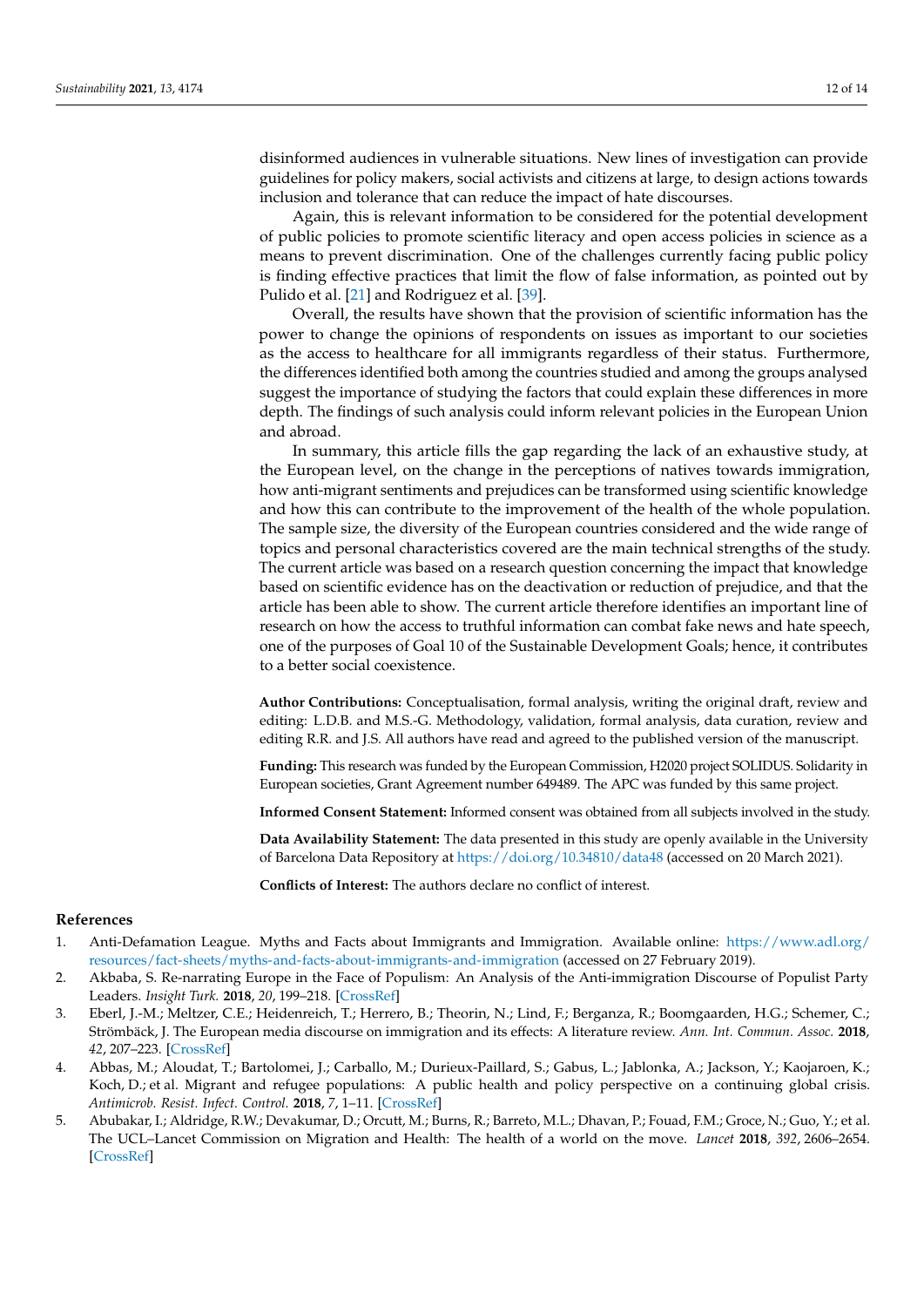- <span id="page-12-0"></span>6. World Health Organization. *Report on the Health of Refugees and Migrants in the WHO European Region: No Public Health without Refugee and Migrant Health (2018)*; WHO Regional Office for Europe: Copenhagen, Denmark, 2018; Available online: [http://www.euro.who.int/en/publications/abstracts/report-on-the-health-of-refugees-and-migrants-in-the-who-european](http://www.euro.who.int/en/publications/abstracts/report-on-the-health-of-refugees-and-migrants-in-the-who-european-region-no-public-health-without-refugee-and-migrant-health-2018)[region-no-public-health-without-refugee-and-migrant-health-2018](http://www.euro.who.int/en/publications/abstracts/report-on-the-health-of-refugees-and-migrants-in-the-who-european-region-no-public-health-without-refugee-and-migrant-health-2018) (accessed on 28 February 2019).
- <span id="page-12-1"></span>7. De Vito, E.; De Waure, C.; Specchia, M.L.; Parente, P.; Azzolini, E.; Frisicale, E.M.; Favale, M.; Teleman, A.A.; Ricciardi, W. Are undocumented migrants' entitlements and barriers to healthcare a public health challenge for the European Union? *Public Health Rev.* **2016**, *37*, 1–9. [\[CrossRef\]](http://doi.org/10.1186/s40985-016-0026-3) [\[PubMed\]](http://www.ncbi.nlm.nih.gov/pubmed/29450055)
- <span id="page-12-2"></span>8. Varga, B.M. Access to healthcare services for the Roma and undocumented migrants in the EU in light of the COVID-19 pandemic. *Int. J. Roma Stud.* **2020**, *2*, 4–27. [\[CrossRef\]](http://doi.org/10.17583/ijrs.2020.5952)
- <span id="page-12-4"></span><span id="page-12-3"></span>9. Alba ´nski, Ł. Shattered spaces of migrant childhood: Camps, borders and uncertain status. *Int. Sociol.* **2020**, *35*, 480–486. [\[CrossRef\]](http://doi.org/10.1177/0268580920957912) 10. IMF Blog. Migrants Bring Economic Benefits for Advanced Economies. 2016. Published Online October 24. Available online: [https:](https://blogs.imf.org/2016/10/24/migrants-bring-economic-benefits-for-advanced-economies/)
- <span id="page-12-5"></span>[//blogs.imf.org/2016/10/24/migrants-bring-economic-benefits-for-advanced-economies/](https://blogs.imf.org/2016/10/24/migrants-bring-economic-benefits-for-advanced-economies/) (accessed on 22 November 2020). 11. Moyce, S.C.; Schenker, M. Migrant Workers and Their Occupational Health and Safety. *Annu. Rev. Public Health* **2018**, *39*, 351–365.
- <span id="page-12-6"></span>[\[CrossRef\]](http://doi.org/10.1146/annurev-publhealth-040617-013714) [\[PubMed\]](http://www.ncbi.nlm.nih.gov/pubmed/29400993) 12. Widdows, H.; Marway, H. A Global Public Goods Approach to the Health of Migrants. *Public Health Ethics* **2015**, *8*, 121–129. [\[CrossRef\]](http://doi.org/10.1093/phe/phv013) [\[PubMed\]](http://www.ncbi.nlm.nih.gov/pubmed/26180550)
- <span id="page-12-7"></span>13. Britz, J.B.; McKee, M. Charging migrants for health care could compromise public health and increase costs for the NHS. *J. Public Health* **2015**, *38*, 384–390. [\[CrossRef\]](http://doi.org/10.1093/pubmed/fdv043) [\[PubMed\]](http://www.ncbi.nlm.nih.gov/pubmed/25904814)
- <span id="page-12-8"></span>14. O'Donnell, C.A. *Health Care Access for Migrants in Europe. Oxford Research Encyclopedia, Global Public Health*; Oxford University Press: Oxford, MS, USA, 2019. [\[CrossRef\]](http://doi.org/10.1093/acrefore/9780190632366.013.6)
- <span id="page-12-9"></span>15. Dauvrin, M.; Lorant, V.; Sandhu, S.; Devillé, W.; Dia, H.; Dias, S.; Gaddini, A.; Ioannidis, E.; Jensen, N.K.; Kluge, N.; et al. Health care for irregular migrants: Pragmatism across Europe. A qualitative study. *BMC Res. Notes* **2012**, *5*, 99. [\[CrossRef\]](http://doi.org/10.1186/1756-0500-5-99)
- <span id="page-12-10"></span>16. Puchner, K.; Karamagioli, E.; Pikouli, A.; Tsiamis, C.; Kalogeropoulos, A.; Kakalou, E.; Pavlidou, E.; Pikoulis, E. Time to Rethink Refugee and Migrant Health in Europe: Moving from Emergency Response to Integrated and Individualized Health Care Provision for Migrants and Refugees. *Int. J. Environ. Res. Public Health* **2018**, *15*, 1100. [\[CrossRef\]](http://doi.org/10.3390/ijerph15061100) [\[PubMed\]](http://www.ncbi.nlm.nih.gov/pubmed/29843445)
- <span id="page-12-11"></span>17. Krupic, F. The Impact of Religion and Provision of Information on Increasing Knowledge and Changing Attitudes to Organ Donation: An Intervention Study. *J. Relig. Health* **2020**, *59*, 2082–2095. [\[CrossRef\]](http://doi.org/10.1007/s10943-019-00961-0) [\[PubMed\]](http://www.ncbi.nlm.nih.gov/pubmed/31838627)
- <span id="page-12-12"></span>18. Loy, L.S.; Hamann, K.R.S.; Reese, G. Navigating through the jungle of information. Informational self-efficacy predicts climate change-related media exposure, knowledge, and behaviour. *Clim. Chang.* **2020**, *163*, 2097–2116. [\[CrossRef\]](http://doi.org/10.1007/s10584-020-02918-9)
- <span id="page-12-13"></span>19. Figueira, Á.; Oliveira, L. The current state of fake news: Challenges and opportunities. *Procedia Comput. Sci.* **2017**, *121*, 817–825. [\[CrossRef\]](http://doi.org/10.1016/j.procs.2017.11.106)
- <span id="page-12-14"></span>20. Hameleers, M. Populist Disinformation: Exploring Intersections between Online Populism and Disinformation in the US and the Netherlands. *Politics Gov.* **2020**, *8*, 146–157. [\[CrossRef\]](http://doi.org/10.17645/pag.v8i1.2478)
- <span id="page-12-15"></span>21. Pulido, C.M.; Villarejo-Carballido, B.; Redondo-Sama, G.; Gómez, A. COVID-19 infodemic: More retweets for science-based information on coronavirus than for false information. *Int. Sociol.* **2020**, *35*, 377–392. [\[CrossRef\]](http://doi.org/10.1177/0268580920914755)
- <span id="page-12-16"></span>22. Krzyżanowski, M. Discursive shifts and the normalisation of racism: Imaginaries of immigration, moral panics and the discourse of contemporary right-wing populism. *Soc. Semiot.* **2020**, *30*, 503–527. [\[CrossRef\]](http://doi.org/10.1080/10350330.2020.1766199)
- 23. Allen, H.L. Scientific Literacy and the Future of Ethnic Minority Groups in the United States: The Unfinished Civil Rights Movement. *Athens J. Soc. Sci.* **2018**, *5*, 133–150. [\[CrossRef\]](http://doi.org/10.30958/ajss.5-2-1)
- 24. European Commission. *Science Education for Responsible Citizenship*; Directorate-General for Research and Innovation, European Commission: Brussels, Belgium, 2015; Available online: [https://publications.europa.eu/en/publication-detail/-/](https://publications.europa.eu/en/publication-detail/-/publication/a1d14fa0-8dbe-11e5-b8b7-01aa75ed71a1/language-en) [publication/a1d14fa0-8dbe-11e5-b8b7-01aa75ed71a1/language-en](https://publications.europa.eu/en/publication-detail/-/publication/a1d14fa0-8dbe-11e5-b8b7-01aa75ed71a1/language-en) (accessed on 28 February 2019).
- <span id="page-12-17"></span>25. Katwala, S.; Ballinger, S.; Rhodes, M. *How to Talk about Immigration*; British Future: London, UK, 2014; Available online: <http://www.britishfuture.org/articles/how-to-talk-about-immigration/> (accessed on 28 February 2019).
- <span id="page-12-18"></span>26. Yacoubian, H.A. Scientific literacy for democratic decision-making. *Int. J. Sci. Educ.* **2017**, *40*, 308–327. [\[CrossRef\]](http://doi.org/10.1080/09500693.2017.1420266)
- <span id="page-12-19"></span>27. National Academy of Sciences. *National Science Education Standards*; National Academy Press: Washington, DC, USA, 1996; Available online: <https://www.csun.edu/science/ref/curriculum/reforms/nses/nses-complete.pdf> (accessed on 28 February 2019).
- <span id="page-12-20"></span>28. Maienschein, J. Scientific Literacy. *Science* **1998**, *281*, 917. [\[CrossRef\]](http://doi.org/10.1126/science.281.5379.917)
- <span id="page-12-21"></span>29. Science Lit Project. Science Literacy for All. Available online: <http://www.sciencelit.eu> (accessed on 26 February 2019).
- 30. Aiello, E.; Flecha, A.; Serradell, O. Exploring the Barriers: A Qualitative Study about the Experiences of Mid-SES Roma Navigating the Spanish Healthcare System. *Int. J. Environ. Res. Public Health* **2018**, *15*, 377. [\[CrossRef\]](http://doi.org/10.3390/ijerph15020377)
- 31. Ward, M.; Kristiansen, M.; Sørensen, K. Migrant health literacy in the European Union: A systematic literature review. *Health Educ. J.* **2019**, *78*, 81–95. [\[CrossRef\]](http://doi.org/10.1177/0017896918792700)
- 32. Naus, T. Health Literacy among Migrants in the EU: A Collection of Best Available Interventions and Indirect Measures. *Sci. J. Public Health* **2018**, *6*, 1. [\[CrossRef\]](http://doi.org/10.11648/j.sjph.20180601.11)
- 33. Semenza, J.C.; Carrillo-Santisteve, P.; Zeller, H.; Sandgren, A.; Van Der Werf, M.J.; Severi, E.; Celentano, L.P.; Wiltshire, E.; Suk, J.E.; Dinca, I.; et al. Public health needs of migrants, refugees and asylum seekers in Europe, 2015: Infectious disease aspects. *Eur. J. Public Health* **2016**, *26*, 372–373. [\[CrossRef\]](http://doi.org/10.1093/eurpub/ckw023)